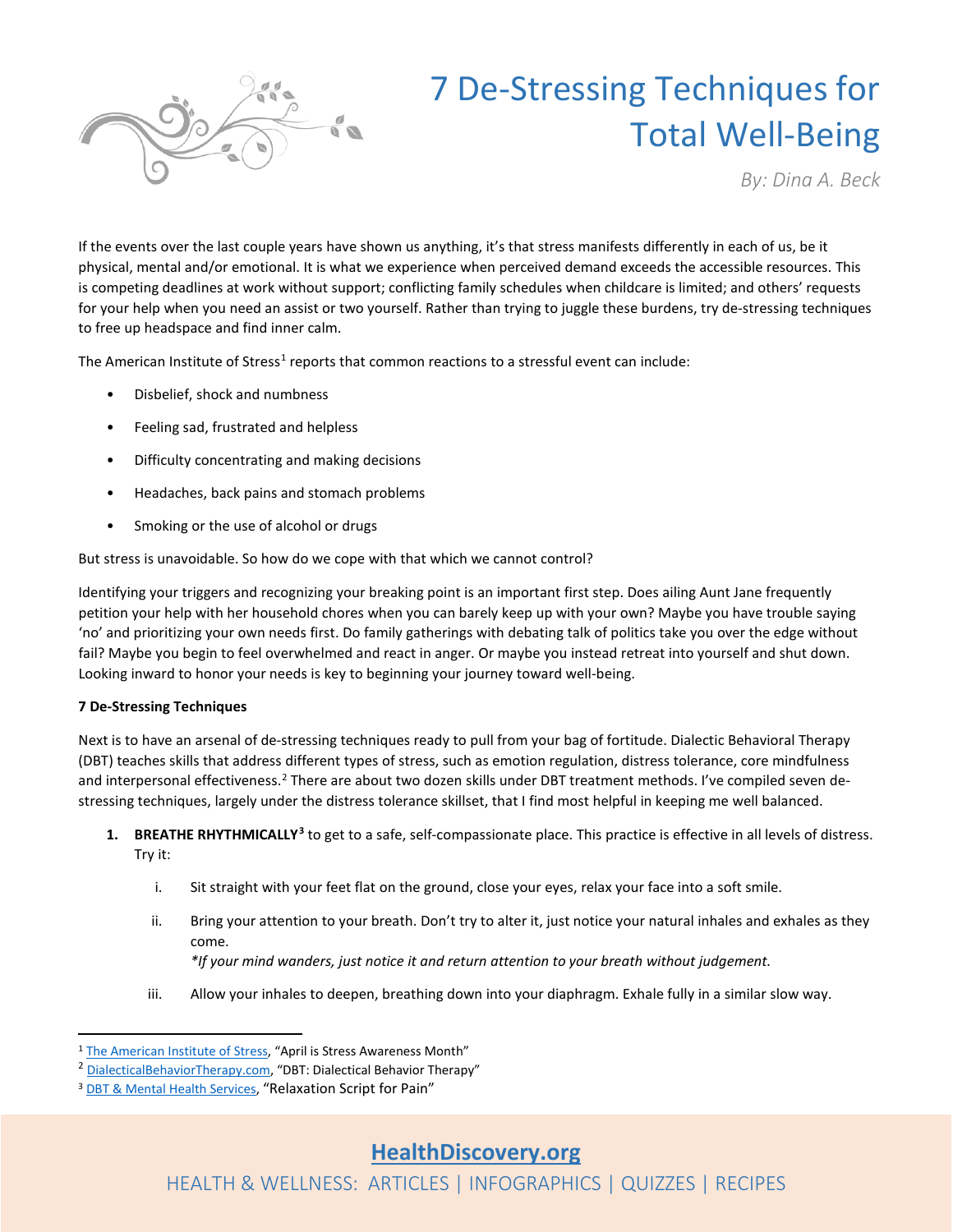- iv. Find a slow, even rhythm of deep inhales and deep exhales. Don't force it, just allow the body to find this deeper rhythm.
- v. Now add space between your inhales and exhales. For instance, breathe in for 3 counts, pause for 1 count, breathe out for 3 counts, pause for 1 count. Repeat for the next few minutes.
- vi. Once you feel safe and soothed, gently return your breathing to a normal rhythm.
- vii. Take a final, deep cleansing breath in, then out and gently flutter your eyes open to focus on your surroundings.
- **2. RELAX MUSCLES** when in physical distress (or when emotional distress is manifesting physically). This technique becomes more effective with practice and can be done in many settings. Try it first in a quiet place with little distractions, lying down flat on your back if that's comfortable for you. The steps you see below will be repeated with different areas of the body, in deliberate succession, as listed in the box to the right. Here's how:
	- i. Bring your attention to your [muscle group].
	- ii. Gather tension here by tightening the muscles.
	- iii. Hold that tension as you inhale for 5-6 seconds.
	- iv. Release your muscles and breathe out, saying the word "relax" in your mind.
	- v. Repeat with the next muscle group until you've completed all 8. For a more advance[d progressive muscle relaxation,](https://www.uofmhealth.org/health-library/uz2225) use these muscle groups at University of Michigan Health.

# **Muscle Groups:**

- 1. Hands
- 2. Shoulders
- 3. Face
- 4. Stomach
- 5. Buttocks
- 6. Thighs
- 7. Calves & Ankles
- 8. Feet
- **3. STOP[4](#page-1-0)** to decrease impulsivity, accept reality and survive the moment. This is a 4-step emotion regulation skill to use when feeling overwhelmed.
	- i. **S**top yourself from saying anything, reacting, moving. Just pause any escalation of the situation.
	- ii. **T**ake a step back think and calm down. You may need to use one of the breathing or muscle relaxation techniques from above.
	- iii. **O**bserve the facts of the situation. Who is involved and what are they actually doing/saying?
	- iv. **P**roceed mindfully, from a balanced, grounded place. Identify what you want as an outcome and what actions would be appropriate to effectively get that outcome.

*Example:* You've just been asked to add another major project to your workload. You're already struggling to meet current work demands since you're covering for an empty position within your department. With your manager before you, you can feel the heat rise up in your chest and the tears well up in your eyes. But you don't need to crumble. You can step away and compose yourself, identify your true feelings, and *then* proceed with a constructive conversation with your boss later on. Maybe say, "I'd like some time to think about how to work that in. I may need help prioritizing my current projects. Can I come back to you later to

<span id="page-1-0"></span><sup>4</sup> [DBT.tools,](https://dbt.tools/emotional_regulation/stop.php) "STOP Skill"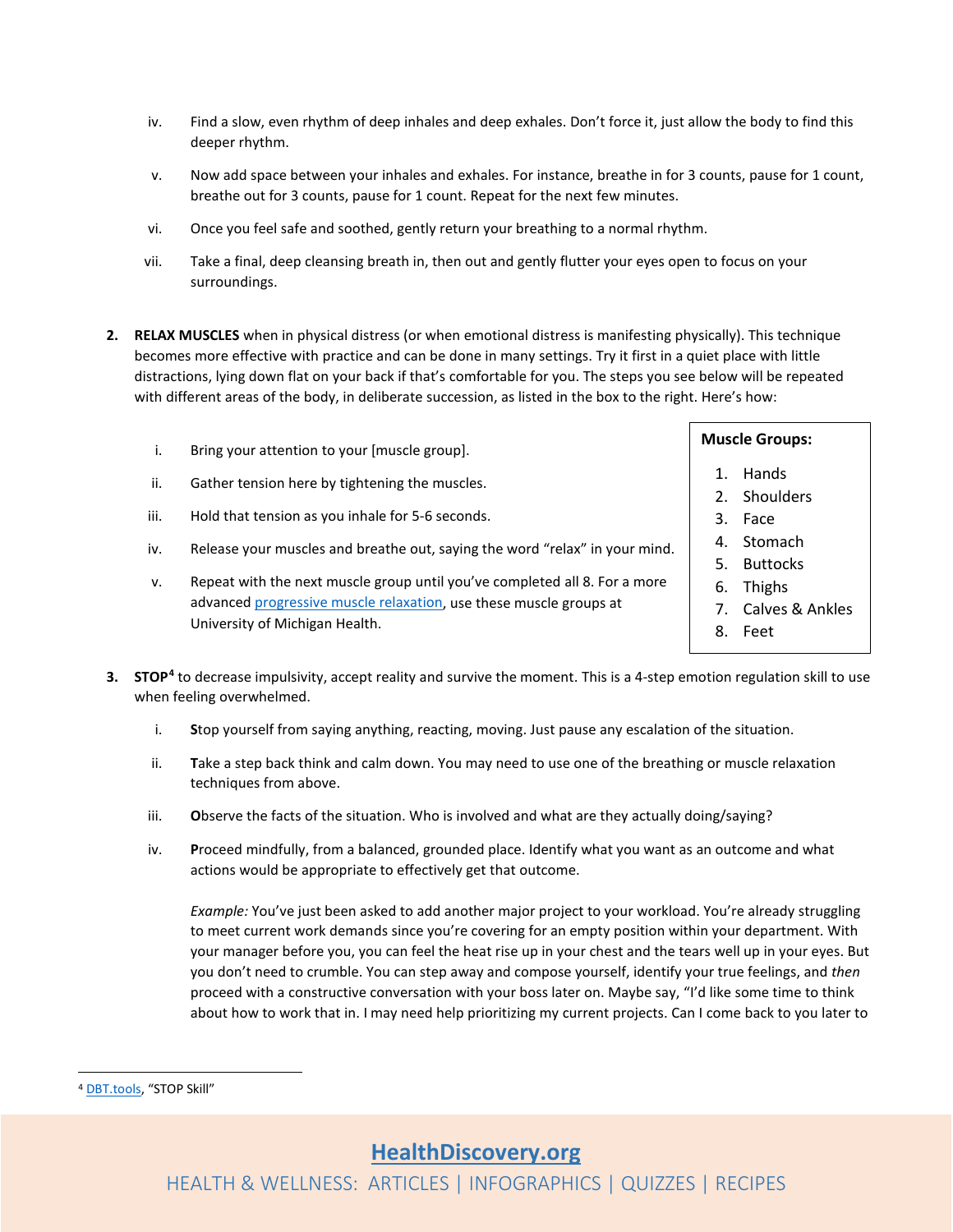discuss further?"

- **4. GROUND YOURSELF** to help redirect your thoughts away from distressing feelings and back to the present. [5](#page-2-0) Healthline presents 30 grounding exercises, using mental distractions, categorized into physical, mental and soothing techniques. Here are 6 of my tried-and-true favorites:
	- i. **PHYSICAL** | Hold a piece of ice. Tune in to how it feels at it starts to melt in your hand.
	- ii. **PHYSICAL** | Identify 2-4 *different* sounds you hear, reminding you where you are.
	- iii. **MENTAL** | Play categories. Choose a broad one, like 'musical instruments,' and list as many as you can in 2 minutes.
	- iv. **MENTAL** | Describe a task you perform frequently, step-by-step.
	- v. **SOOTHING** | Picture the voice or face of someone you love, vividly.
	- vi. **SOOTHING** | List your favorite things in different categories, like foods, songs, movies.
- **5. SELF-SOOTHE** to feel comforted, relieve stress and pass time without escalating a stressful situation. You'll want to soothe each of your five senses by fully experiencing the sensation. Here are my picks for you:
	- i. **Vision –** Look at a piece of art that you find exquisite. It could be a photo or the real thing. A canvas, a sculpture, your child's fingerpainting. If it brings you visual joy, you've chosen the right piece! Don't just glance – really take it in and observe the feelings it conjures over a period of time.
	- ii. **Sound –** Hum a soothing tune, like your favorite song or a nursery rhyme. Feel the vibration in your chest as you hear it in your ears. Repeat several times.
	- iii. **Smell –** Apply your favorite-scented lotion or aftershave. Inhale deeply as it absorbs into your skin and experience the sensations in your nostrils. Repeat deep inhales at different points throughout the day as the scent dissipates and compare the sensations.
	- iv. **Taste –** Choose something to eat, to experience, mindfully. Really taste it, savor it and notice the sensations on your tastebuds. Be mindful of its taste, with each bite, until you've finished it.
	- v. **Touch –** Find 3 different textures to run your hands over. Maybe it's a leather chair, a wooden shelf and a bag of beans! Consider the sensations of each and sit with that for a moment. Consider which texture you find more pleasurable. Maybe go back and experience that sensation when you feel the need to ground yourself in the moment.
- **6. RADICALLY ACCEPT** stressful situations when they are inevitable. This is a tough one. It means accepting the painful problem with your mind, heart and body, without fighting or resisting it and without judgement. While accepting the distress may lead to sadness, calmness usually follows. You have 4 options when faced with a problem<sup>[6](#page-2-1)</sup>:
	- **i. Solve it**
	- **ii. Change how you feel about it**

<span id="page-2-0"></span><sup>5</sup> [Healthline,](https://www.healthline.com/health/grounding-techniques) "30 Grounding Techniques to Quiet Distressing Thoughts"

<span id="page-2-1"></span><sup>6</sup> [DBT Self-Help,](https://dbtselfhelp.com/dbt-skills-list/distress-tolerance/radical-acceptance/) "Radical Acceptance & Turning The Mind"